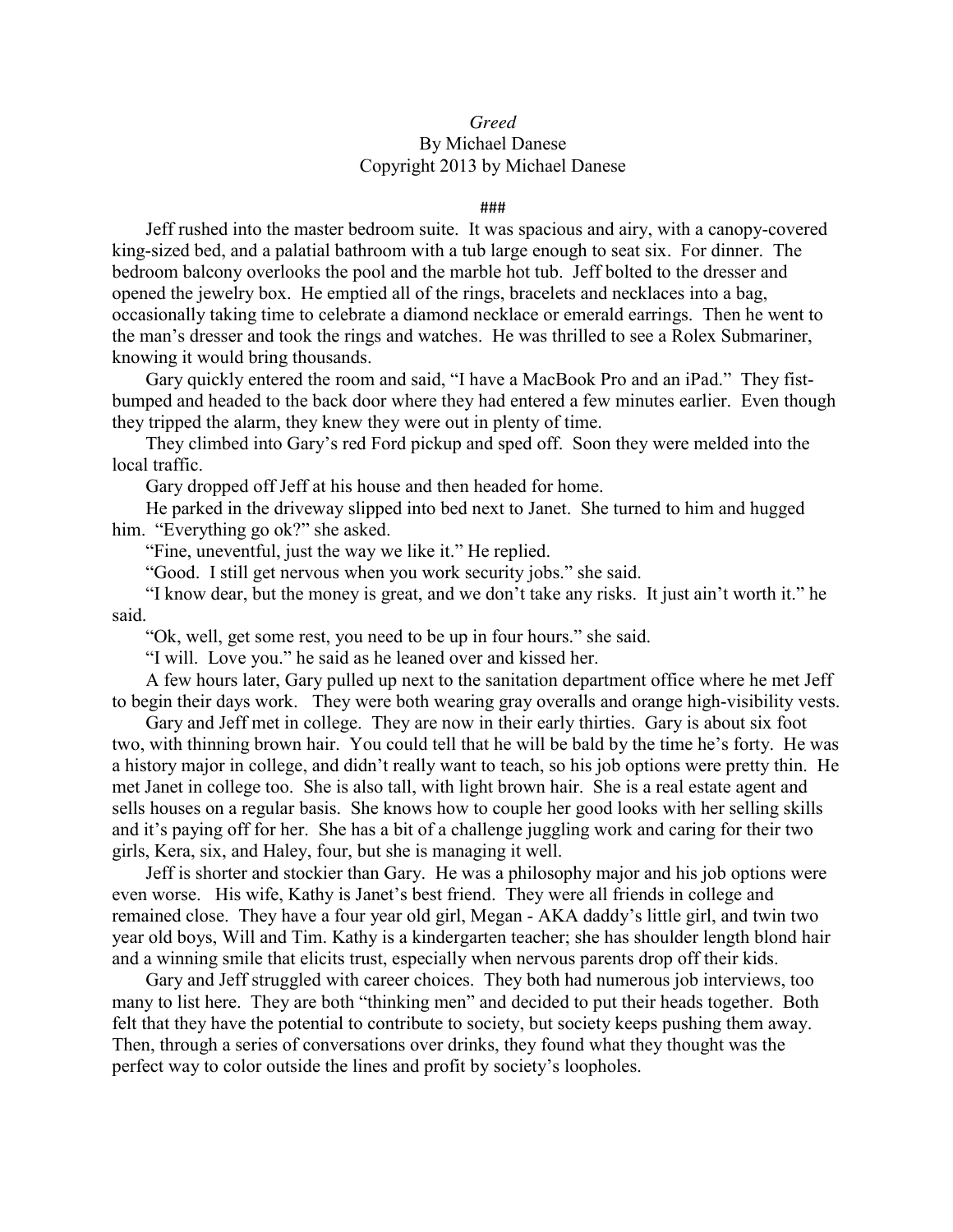"Ya know, I was thinking, who knows more about you than anyone? Banker teller, therapist, life coach, financial advisor? Sure they all know something about you, but one person knows your most basic behaviors – your trash man." said Gary.

"Huh, do tell!" said Jeff.

Gary continued, "Think about it. When you got that new 65 inch TV, you put the box out to the trash, right? New fridge, computer, sound system, yep, all of the boxes go in the trash. Your old bank statements, bills, and junk mail, all in the trash. Yeah, I know, you're supposed to shred that stuff, but most people just toss it. The trash man sees the mail overflowing your mailbox and the newspapers piled up in your driveway when you're on vacation. He notices other signals of when you are away from home for an extended time. Things like the curtains left open in the master bedroom, lights left on or off, all signs that you are away. Signals that go mostly unnoticed, except to the person that is looking for the alerts."

"Go on, you have my attention, where are you going with this?" said Jeff.

"Well, let's say that two smart guys go into the trash business with the goal of tracking the behaviors of the people with too much money." said Gary.

"And why do we want to do that?" quizzed Jeff.

"Okay, so we could learn who made large purchases, who just had a big gift-laden party, who is home and who goes on vacation when." said Gary.

"Yeah, so?" said Jeff.

"Think about it Einstein! We know what's in the house and when they are away – we rob the bastards!" exclaimed Gary.

"Come on, we aren't criminals! There are so many ways that this is wrong and it's too risky!" cautioned Jeff.

"Well, not if we are careful and not too greedy. I've been thinking about this for a while. We could create a spreadsheet with the best candidates. We could track their behaviors, their vacations, weekends at the beach or mountains, major purchases, everything. We can know more about them than they know about themselves. Then, when the time is right, we can relieve them of some of their excess wealth." said Gary.

"I think you might be onto something here!" said Jeff, coming around.

So they applied for jobs at the sanitation department and, with their lofty educations and strong work ethic, they were quickly hired and excelled in their new jobs. They showed up on time and worked hard. With every can they emptied, they applied their examination skills and eventually identified their first candidates. When a house appeared ripe, they cased it with drivebys and determined if the job was "a go" or not.

When they knocked over their first house, they were *very* nervous. Jeff almost backed out, but Gary convinced him that it was a sure thing. And it was. They secured their ski masks and broke in through a side door. They knew that they had at least five minutes before the police could respond to the alarm.

Jeff went to the master bedroom and Gary to the others. They rehearsed their moves down to the minute. They knew how much time it would take to get in, cover a room, then a second room, then get out quickly and safely. The key was not to get greedy. Get what you came for and get out. They left that first house with lots of jewelry and some cash. A few small electronic devises were bonuses.

When they got away clean they found themselves drunk with self-admiration. They found a winning ticket and they knew it. They high-fived and went to a local bar. They were smart enough to celebrate quietly, without drawing attention to themselves.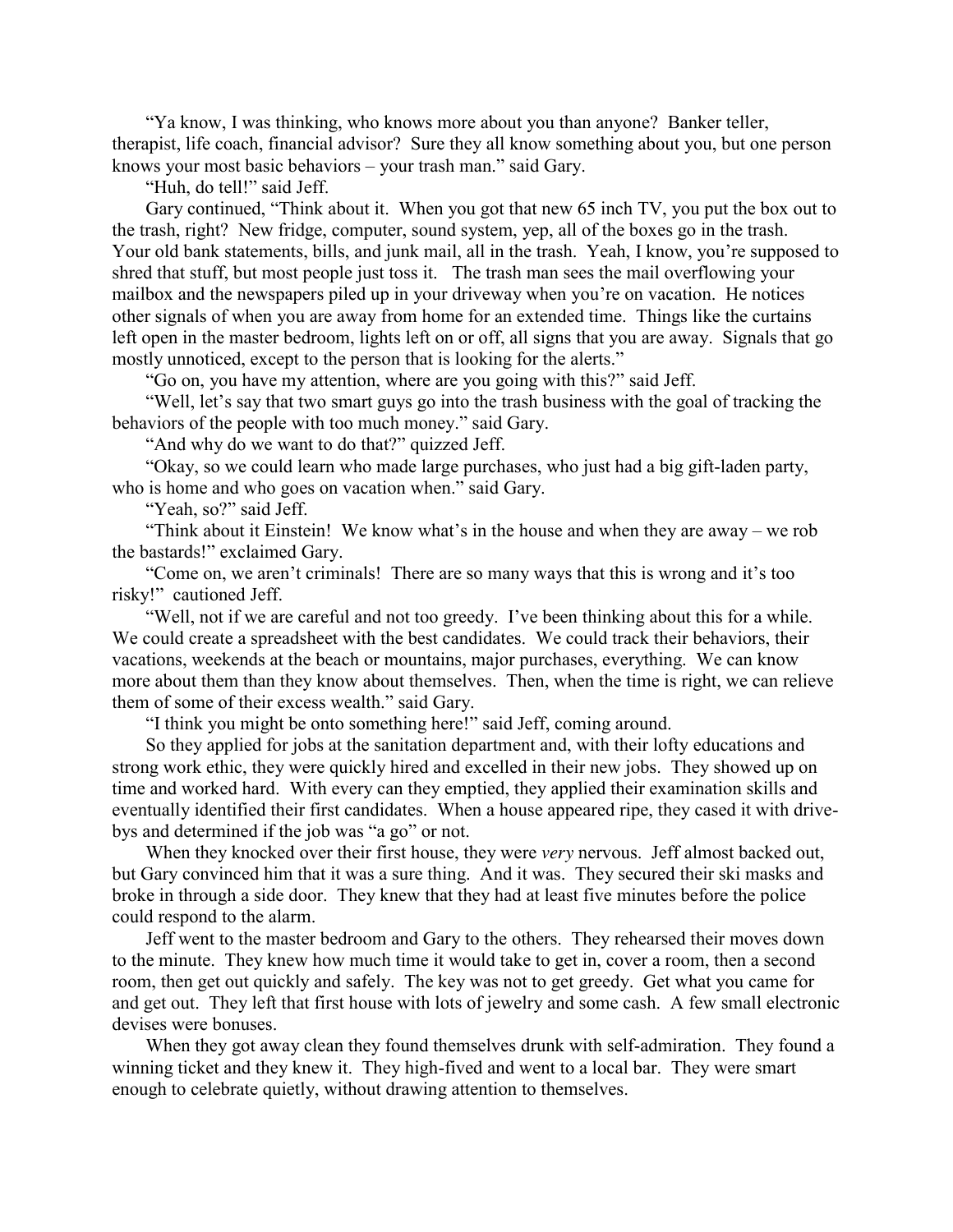The robbery was the lead story on the news and the big headline in the morning papers. They laughed when they saw the estimate of how much they got away with; almost three times more than they actually stole. So the poor, suffering victims even made out fine, since it was all insured.

They spaced out their activity, usually waiting six or eight weeks before making a strike. The more they applied their trade the more they learned about their prey. It turns out that teenaged kids tend to hide valuables and secrets from their parents. They made it a point to spend an extra minute in the kid's rooms. Many times they found stashes of drugs; pot, cocaine, ecstasy, and the like. They usually passed that stuff onto the other trash men, saying that they found it in someone's trash. This "kind" act kept them popular among their fellow haulers. Kids also tend to stash cash. One time they found a box stuffed with nine thousand dollars hidden in the top of a kid's closet.

For almost two years they played out their scheme, and it paid off handsomely. They decided that they could probably do this for years, but, sticking to their theme of not being greedy, they said that within the next few months they would "retire". They thought about investing in their own business, one that isn't as physically demanding as being trash men. They knew they would have enough money to open a business to keep them honestly employed for the rest of their lives. They constantly kicked around ideas; a restaurant, a store, a Primo's Hoagies or Pizza Hut franchise, even a funeral home. They said that any of these ideas would allow them to see their former victims from time to time. This idea entertained them to no end.

They were also entertained by the media, because they seemed to be getting some notoriety. One TV news station even gave them the moniker "The Midnight Burglars" and they *loved* that. The more press they got the more they realized that the law wasn't on to them in the least. But they agreed, a few more months and that is it.

As they were driving through their route on a secluded cul-de-sac, Jeff noticed one of their favorite sites - a pile of newspapers in the driveway.

"Check it out, buddy!" he said.

"Yeah, I always loved this house," said Gary scrolling through his iPad. "They have three kids, but the oldest girl left for college in September. They usually go away three or four times a year, mostly for a week, and lots of weekend trips."

"Well, it seems that this is one of those weeks!" said Jeff. "We have dinner plans tonight with Kathy's parents, but after that we can take a closer look. I'll let Kathy know that we have a security job for ten o'clock. Work for you?"

"Ten it is. Won't take long." said Gary.

Later that night they scoped out the job. The house was dark, except for a single light in a hallway. The back door was secluded yet accessible. There was a "*Protected by Reliable Security*" sign on the front lawn, and another in the back. They knew this company a figured they would have the usual five minutes. They could see where the master bedroom was, and where the kid's rooms were located. They spent some time planning their moves and it all looked like taking candy from a baby. They decided to "take the job" and scheduled it for the following evening.

The next night they showed up around 11:30. They parked the truck around the corner in the most secluded spot they could find. They entered the property through the back yard, pulled down their ski masks and Jeff raised the ax to the back door. Now, this door was stronger than most, but not really a problem. On the third blow it swung open and then entered slowly.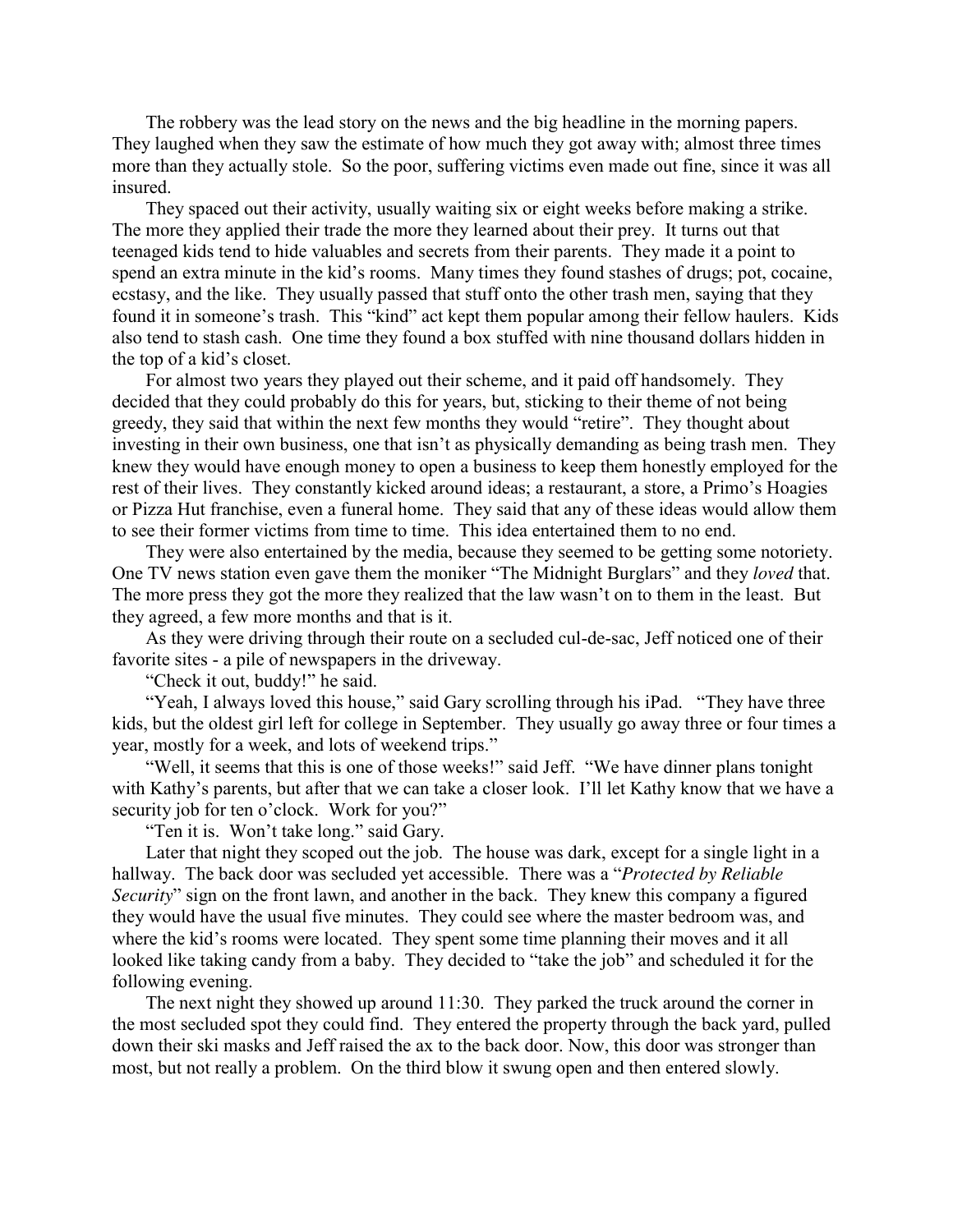They were greeted by a brilliant light in their faces and then a nasty, painful stinging in their eyes. They both screamed and fell to the floor clutching their faces. Then their heads were bashed with something heavy and blunt and they both faded out.

After what seemed like an eternity, but was really only several minutes, Jeff came to. It took him a while to figure out where he was and what had happened. His head was bleeding and the pain was only eclipsed by his still stinging eyes. He tried to rub them with his hands, but couldn't. The more he put it together, the more he realized his horror. He soon heard Gary calling out with terror in his voice.

After a minute or two the blinding light was back in their faces. They found themselves prisoners, they were sitting in arm chairs, and their legs, waist, chest and arms were tightly wrapped with three – inch gray duct tape. They were completely immobilized, probably had concussions and could hardly see.

Then they heard a woman's voice from behind the light. "So you two thought that you could just waltz into my house and do what? Rape me? Rob me? Or probably both!"

Gary spoke up, "There wasn't supposed to be anyone home. We were sure of it. We were not going to hurt anyone."

"No, we were gonna be in and out in five minutes. Why aren't the cops here? asked Jeff.

"Right, the security company called right away, and I told them it was a mistake, apologized and entered my code. So, no cops, just us." said the woman. "And, let's face it, you two scumbags are lucky to be alive, at least for now. If my husband was home they would be scraping you off of the walls!"

"So…what are you going to do with us?" Gary asked sheepishly.

"Do? What am I going to do? I'm still working on that." she said. "My initial plan was to use my handcart and put you both in the shed out back, cover you with gasoline and toss in a match! And I still may end up doing that!" she said.

"Come on lady, we weren't going to hurt anyone!" pleaded Jeff.

"Too late! You violated the sanctity of my home, the home of my family, in my heart you *already* raped me. I would be justified in blowing your head off, and in this state I would be a hero, and you know it!" she said.

"We checked it out, no one was supposed to be here…no one is ever home." said Gary. "So why are you here?"

"If you must know, my husband took the kids to Disney World while I was on a business trip. I got home earlier tonight. I was exhausted and went to bed, until I heard the bang on the back door." She said.

"And what's in our eyes, mace?" asked Jeff.

"Nope, wasp spray. Much better than mace. Accurate to 30 feet and it can quickly put a man down, obviously. I have my parents to thank for that tip, and it works! Then I hit you with this iron skillet. I thought I killed you, and was happy that I didn't. This is where you should be thanking me that I don't believe in guns. " she said.

"Ah, yeah," Jeff agreed, "I'm glad to, I thought…"

"Shut up! I know who you guys are! It was bugging the shit outta me, but now I know! You're the trash men! You bastards! I gave you guys very generous Christmas checks for the past few years, and you took them and smiled, probably giving me the finger behind my back! I oughta conk you again!" she said with anger.

"It's not like that…" said Jeff.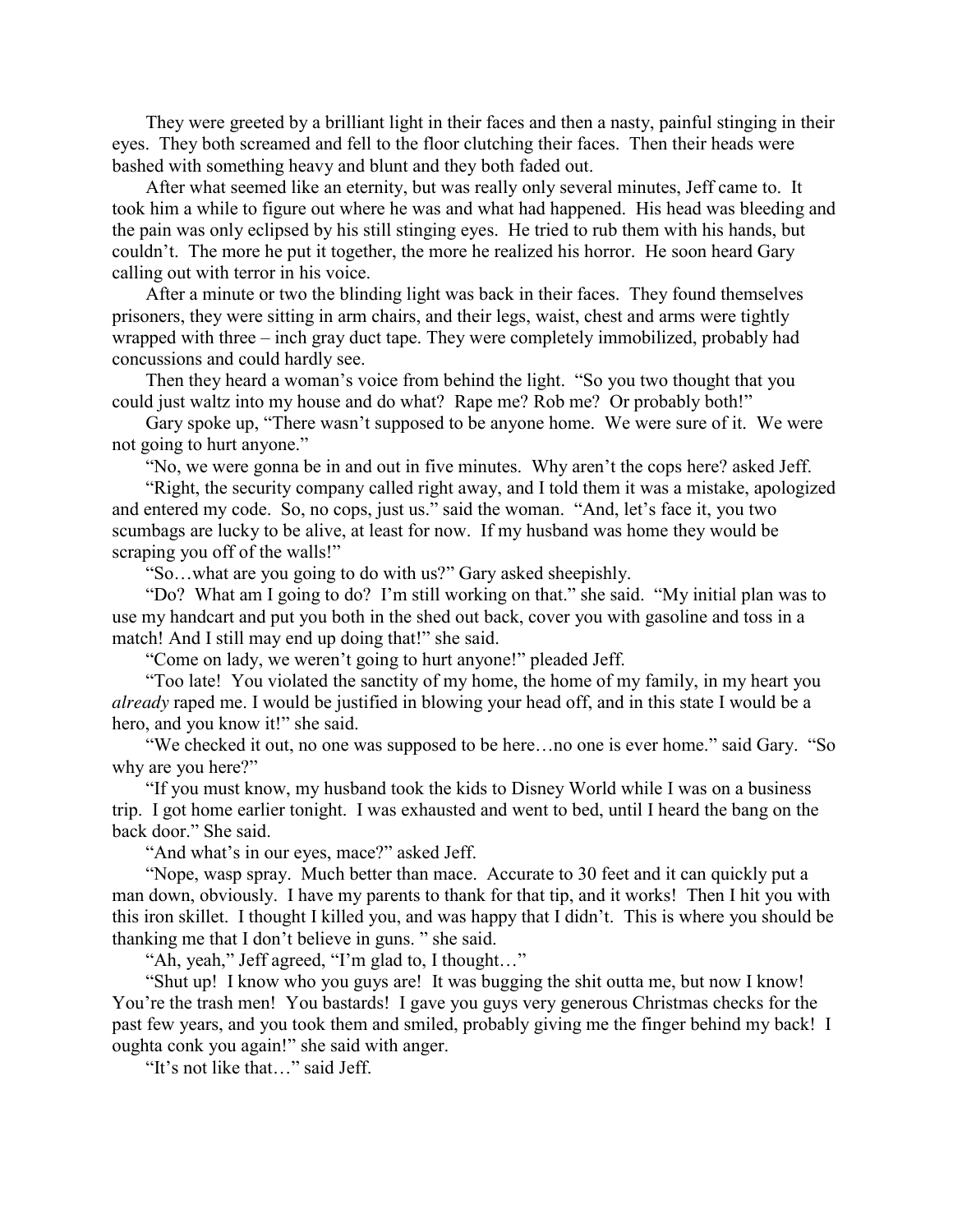"Yeah, it's all coming together for me now, you said, "no one is ever home" and that's it. You guys are the Midnight Burglars! I caught the biggest crime ring in this area in years!" she said, all full of herself.

"Now I really wanna burn you up! You robbed two of our friends and one of them ended up in therapy!"

"Come on lady, just call the cops!" pleaded Gary.

"Cops, really? Why? So they could charge you with breaking and entering? You didn't even get a chance to steal anything! You don't even have guns, so you won't even be charged with attempted armed robbery. And, there is no evidence about the other robberies, so you would be back on the street in no time. No, sir, you guys are gonna suffer and I'm gonna enjoy it!" she said in a rage.

She left for a few minutes and grabbed an electric chainsaw, a pair of razor sharp pruning shearers, a large drop cloth and a blow torch. Before returning she hit the audio record button on her iPhone and slipped it into her pocket. She came into the room and turned off the bright spotlight that was trained on the guys. She flicked on the room lights. That was the first time that they actually got a look at her. She was about forty, firm and fit, with shoulder length brown hair. She was wearing a short cover up that probably served as her robe. She was barefoot. But the only thing the guys saw was the chainsaw and shearers.

"Hold on, what are you gonna do!?" said Jeff with a quivering voice.

"Well, that's all up to you. My guess is that one of you will lose at least a hand and the other likely a few fingers." She said with a wicked glee as she spread the drop cloth on the floor around them. "This is so you don't bleed all over my hardwood floors."

"Why the torch?" questioned Gary nervously.

"Like I said, I don't want you bleeding all over the place. I'll cauterize the severed parts with the torch. It'll stop the blood. Probably hurt like a bitch though!" she said.

"It doesn't have to be like this, please, anything, we will do *anything*!" begged Jeff.

"Yes," she said, "*I know you will!* So let's start at the beginning."

"Okay, we will tell you everything! You're right, we have been called the midnight burglars!" said Jeff.

"We started a little over two years ago. We never hurt *anybody*, we only entered when we knew that the houses were empty."

"Go on." she said as she plugged in the electric chainsaw. She hit the power button and the sound was terrifying to the two captives.

"We robbed the first house, the Andersons, and it was as easy as could be." said Jeff.

"I wanna know every name, every house." She said, moving the saw closer to Gary.

"In the truck, in the truck!" Jeff said. ""My iPad in the truck has everything. Every house, what we got, everything!"

"Truck?" she said.

"Yeah, my red Ford pick-up is parked around the corner." said Gary.

"So, once you got the stuff, then what?" she said.

"We gave it all to Tod. He has a shop in city and he was able to take all of the jewelry and watches. His friend Paul specialized in the electronic stuff." added Jeff. They gave us a good price for whatever we got."

She turned off the chainsaw and picked up the torch. Then she left the room for a minute. While she was out she turned off the iPhone recording. When she returned she lit the welding torch.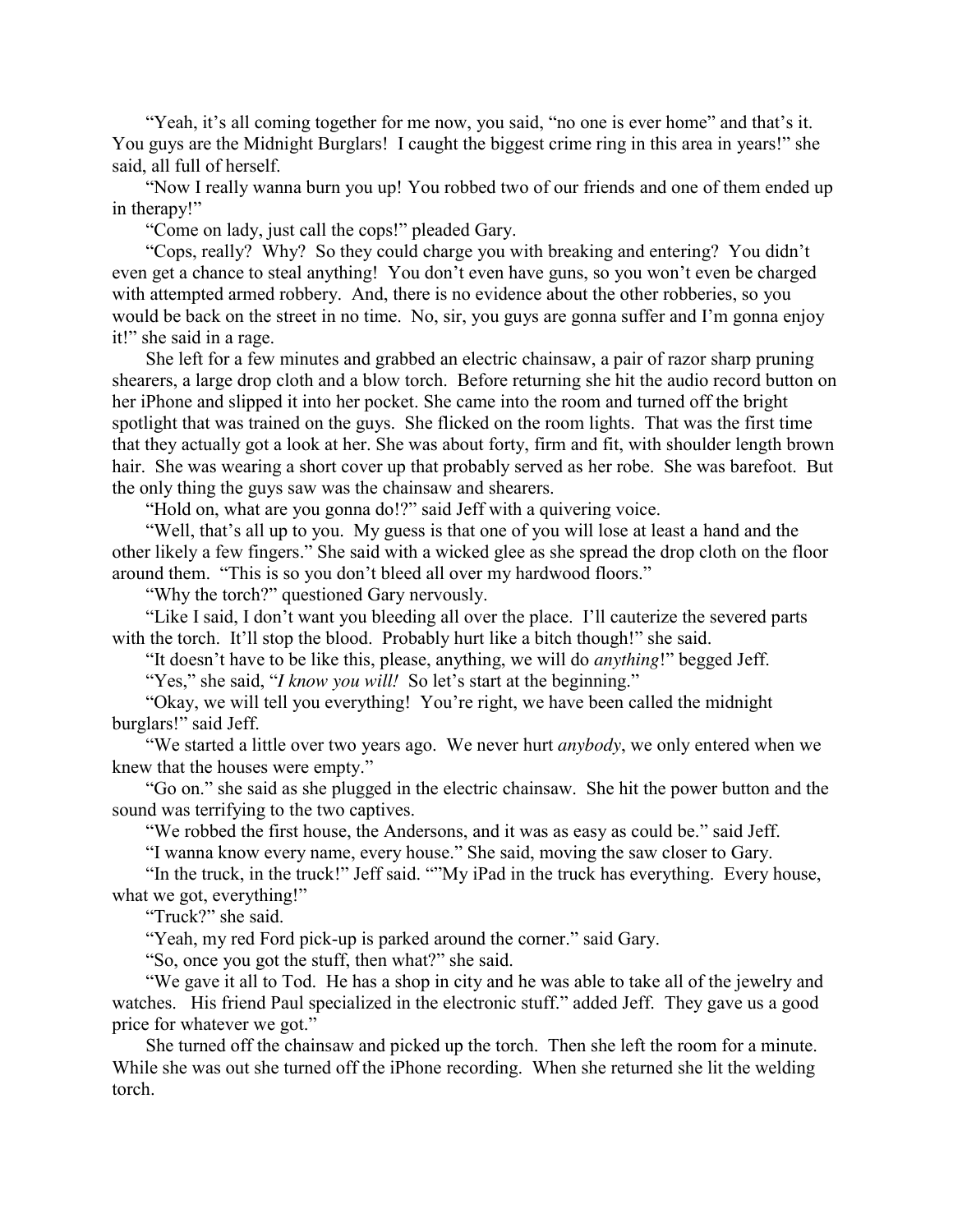"And how did they pay you? Cash?" she asked.

"Naw, this ain't the nineties ya know!" said Gary, "it was all done by direct deposit and wire transfers."

To where, exactly?" she asked.

"We have accounts that they would add to." said Jeff.

"Which accounts, where?" she asked.

"Non-traceable accounts in the Cayman Islands." said Jeff.

"You guys aren't your average trash men!" she said. "You thought this through to the last detail!"

"So, tell me more about those accounts." she said as she put the glowing blow torch on the table facing Jeff. She slid open a drawer and pulled out her iPad.

"W-What do you want to know?" asked Jeff.

"*Everything*" she whispered as she leaned into him, just inches from his face.

"Let's start with the url of your account." She said to Jeff.

"No!" said Gary. "Call the cops. This is getting crazy."

"NO!" she exclaimed, "that will cost your buddy a right arm!" she said reaching for the chainsaw.

Jeff quickly rattled off the web address. She let out a wry smile and typed it into her iPad. "Ok, username and password." she demanded.

He quickly gave her the info that she wanted.

"Great, I'm in. Jeez, you guys have been busy! There is almost a half a million dollars here!" she exclaimed. "OK, and you?" she said to Jeff.

He gave up his information quickly as he stared at the burning torch.

"Excellent, so between you there is almost a million dollars here!" she said. "Lucky for you I have a financial background, so I know just how to deal with this!"

"So, that's it, you're gonna double cross us and steal all of our money!" said Jeff.

"Look around, shithead. Do I look like I need *your* money? I just want to make sure that *you* don't get it! Let's see, for you, I think an anonymous donation to the American Red Cross will work just fine!" she said while tapping away on her iPad. "And for you, I think the American Cancer Society can make good use of your money!"

She reached over and turned off the welding torch. The guys slumped into the chairs that held them prisoner.

She then picked up the phone and dialed 911. The voice at the other end asked, "What is your emergency?"

"Hi, this is Ann Tamini, I'm at 22 Wagonwheel. I need someone to come to my house and take out the trash." she said.

"Huh?" asked the woman on the phone.

"I have the so-called "Midnight Burglars" captured here in my house. They confessed everything." she added.

Within minutes the house was crawling with police and media types. She explained how she captured them, the confession and about the pick-up truck.

Jeff and Gary were relieved to be in police custody and out of those chairs. One of them made a remark to the other about being just a little too greedy.

###

Thanks for reading this story.